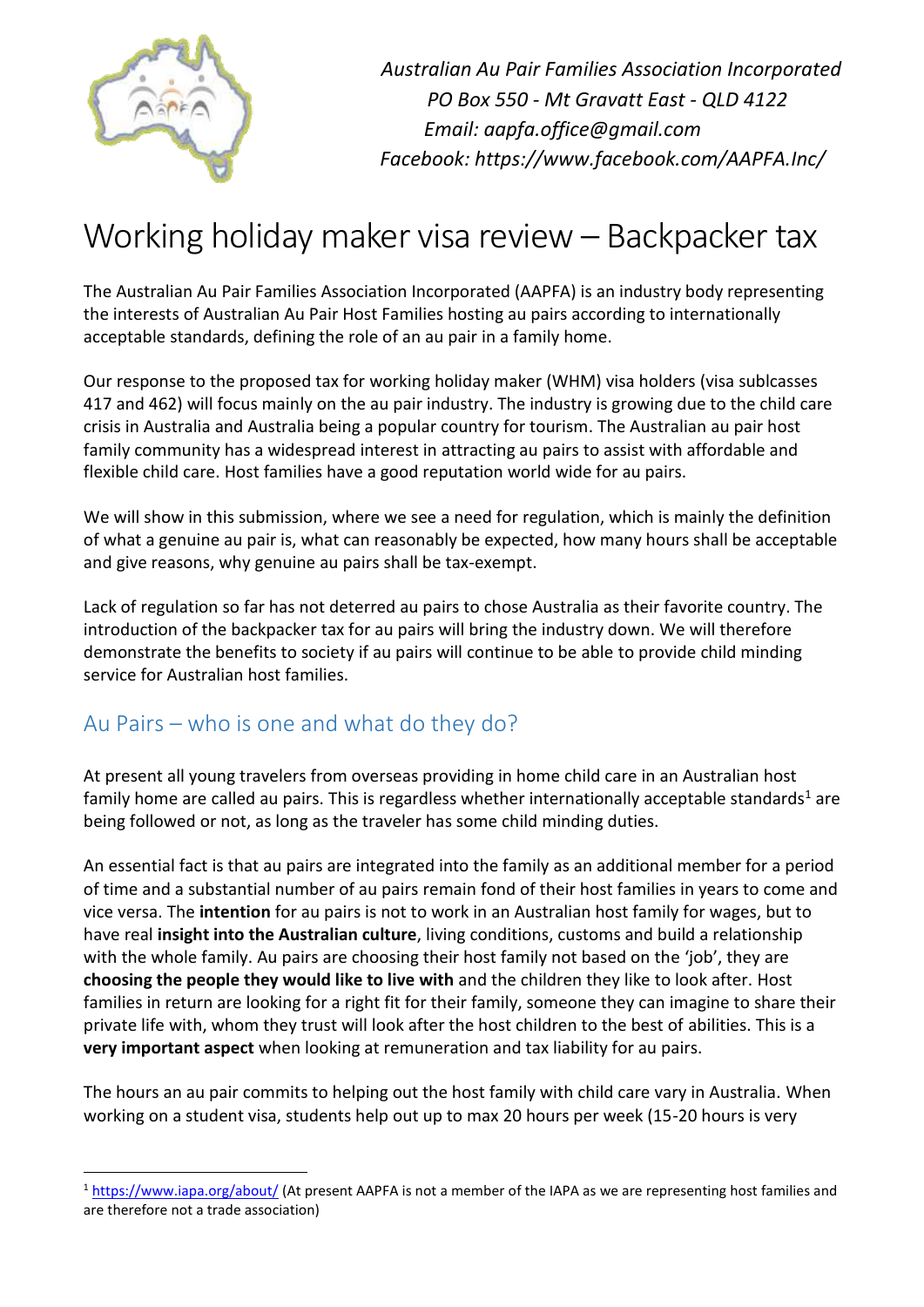

common) in exchange for room and board. This arrangment is called demi-pair and is tax free as the students work in exchange for room and board.

AAPFA came to the conclusion that 30 hours are a good an healthy amount of hours, just as well as the au pair usually communicates in another language than her own, which is exhausting in itself. From our research, 30 to 35 hours seem to be the average for au pairs. Longer hours might be acceptable if the work load of extra hours will have low demand, e.g. being around when a toddler sleeps, watching a child at swimming lessons, evening babysitting (child asleep), watching a movie with the child etc. No more than 38 hours with a minimum of one full day off per week and 1 full weekend per months are an acceptable requests for an au pair.

Au pairs can be asked to undertake light household duties in the host family's home. You would expect (or hope for at least) that a young adult is well capable of standard household tasks. All tasks for the au pair need to be child related.<sup>2</sup> This protects the au pair from work overlaod and it becomes clear, what special status the au pair has compared to a domestic worker for example, who can be asked to perform all duties in a domestic home.

The recent enquiry by the Fair Work Ombudsman asked a series of questions to determine the differences between nannies and au pairs. It is unfortunate that the study did not reflect the situation accordingly as it was strongly suggested to define the role of a genuine au pair. The conclusion of Fair Work<sup>3</sup> is incorrect and we are suggest to review the comments of the inquiry.

Based on the presumption that an au pair is coming for a cultural exchange, with the expectation of a reasonable work load, Au Pairs who are working long hours and/or having high work loads to manage should simply not be called au pairs but rather 'live-in childcarers'.<sup>4</sup> Whether they are nannies would depend on their qualification and if those are agreed to be recognised by the host family. Although some genuine au pairs might hold relevant professional qualifications, as always, if they are not needed<sup>5</sup> for the job at hand, consideration can be neglected.

Here is one example, how an au pair describes what she does:

 *I don't see au pairing as a 'real' job! I sit and watch movies with a three year old five days a week and we go to the park and chill occasionally mixing things up with a McDonald's play date. The family pay my phone bill and even bought a car for me when I bought my air ticket here and they knew for definite I'd be coming. I just can't see any family paying so* 

<sup>&</sup>lt;sup>2</sup> Washing for the host children is acceptable, dealing with the complete family laundry is not. Gardening and pet care again is not a job for an au pair.

<sup>3</sup> https://www.fairwork.gov.au/about-us/news-and-media-releases/newsletter/april-2016/consider-nannies-and-aupairs-is-my-babysitter-actually-an-employee

<sup>&</sup>lt;sup>4</sup> This is where the Fair Work inquiry failed.

<sup>&</sup>lt;sup>5</sup> Many parents have expressed satisfaction with care provided by family day care, nannies and au pairs — options that may offer more flexibility and potentially less education than formal childcare – Productivity Commission Report, p.9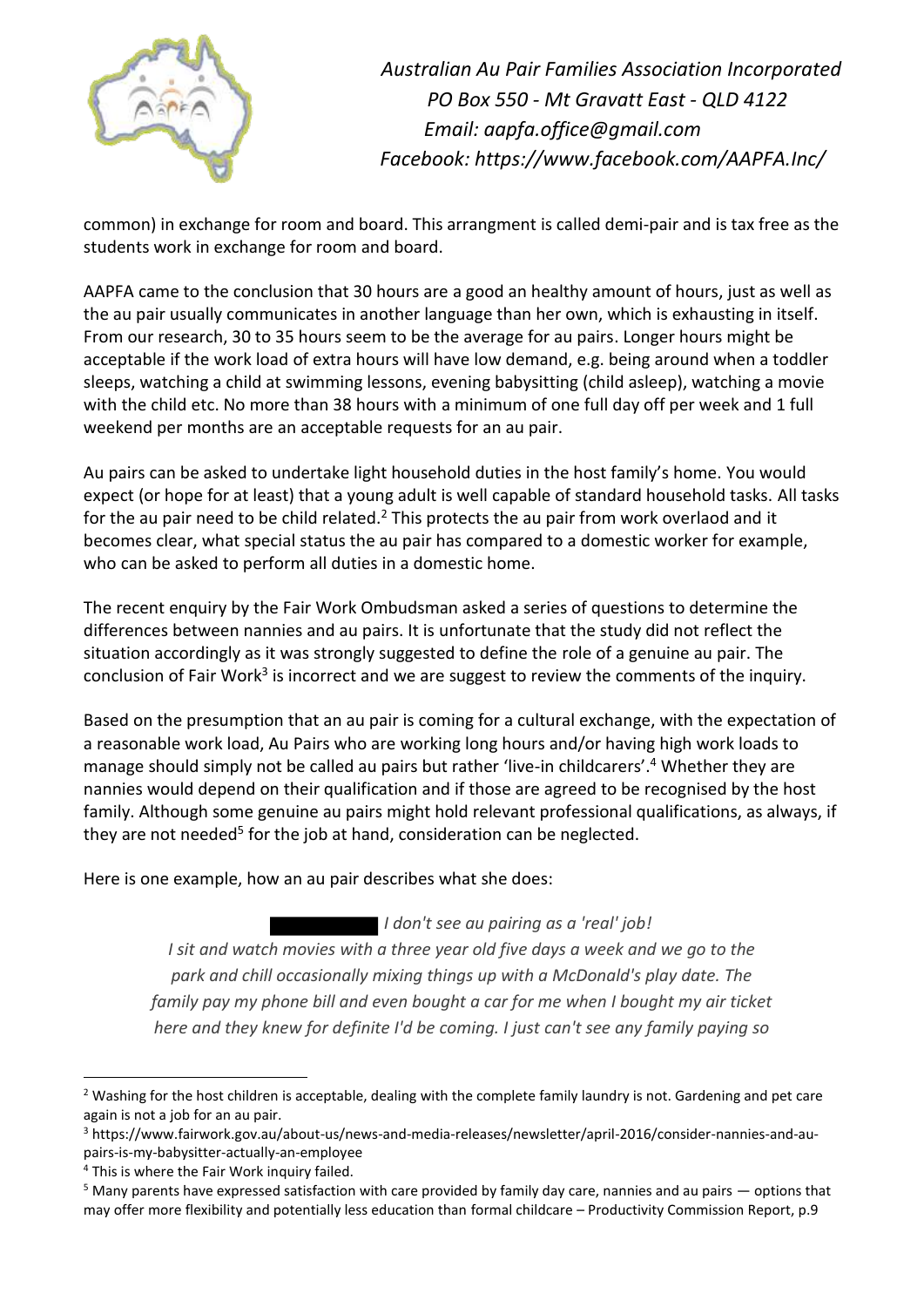

*much money for an au pair to live with them when for 500 dollars they could have their kid in day care and not have the hassle of a stranger in their house!*

## The situation in Australia

The Productivity Commission reviewed the situation for Childcare and Early Childhood Learning in Australia with an inquiry in 2014. Au pairs have been recognised as providing informal care for children. The findings are very relevant in deciding whether au pairs shall be taxed or be exempt.

*… informal (largely unregulated) care and early learning arrangements provided by relatives, neighbours, playgroups, most nannies, and au pairs. Informal carers, particularly grandparents (who provide care for 26 per cent of children aged 12 years or under), also tend to be relied on when suitable formal care is not available or is too costly for the hours that parents work. It is estimated that around 40 per cent of children aged 12 years or under use some type of informal non-parental care on a regular basis. ..*

As we can clearly read, cost is a big issue for families and if we look at grandparents, they often might provide childcare for free, especially as adequate before and after school care is not available nationwide (this would be a typical demi-pair position with work in exchange for room and board)<sup>6</sup> We believe there is a possibility to claim some CCB if grandparents/friends are registered carers, however, in home care would need special approval from the government department.

*Increasingly, women wish to join or return to the workforce at some point after the birth of children. The workforce participation rate of mothers with a child under 15 years has grown from 57 per cent to 67 per cent over the past two decades. That, combined with a growing community awareness of the importance of early learning for child development, means that more families now use formal ECEC, although at times and in a manner considerably changed from past decades when often only one parent worked outside the family home. <sup>7</sup>*

The increased workforce participation has its challenges. What is not mentioned here is, that Australian women often work in part-time positions, in which Australia has one of the highest concentrations of women in the world.<sup>8</sup> As explained above, women are especially unable to find

 $\overline{a}$ <sup>6</sup> http://aupair-assist.com/aupair-options/demi-pair/

<sup>7</sup> Childcare and Early Childhood Learning -Productivity Commission Inquiry Report No. 73, page 5

<sup>&</sup>lt;sup>8</sup> This might has its cause that until today domestic labour came to be defined no longer as work but rather an integral part of women's proper role as mothers and wives, which relegated women to full-time unpaid roles as mothers and housewives in the 1950s and 1960s).

*J. Baxter (2005) 'White Australians and Male Breadwinners: The Role of Employment and Immigration Policies in Shaping Domestic Labour Patterns in Australia' in S. Huang, B. S. A. Yeoh and N. A. Rahman (eds.) Asian Women as Transnational Domestic Workers (Singapore: Marshall Cavendish Academic) 380–94 – p.383*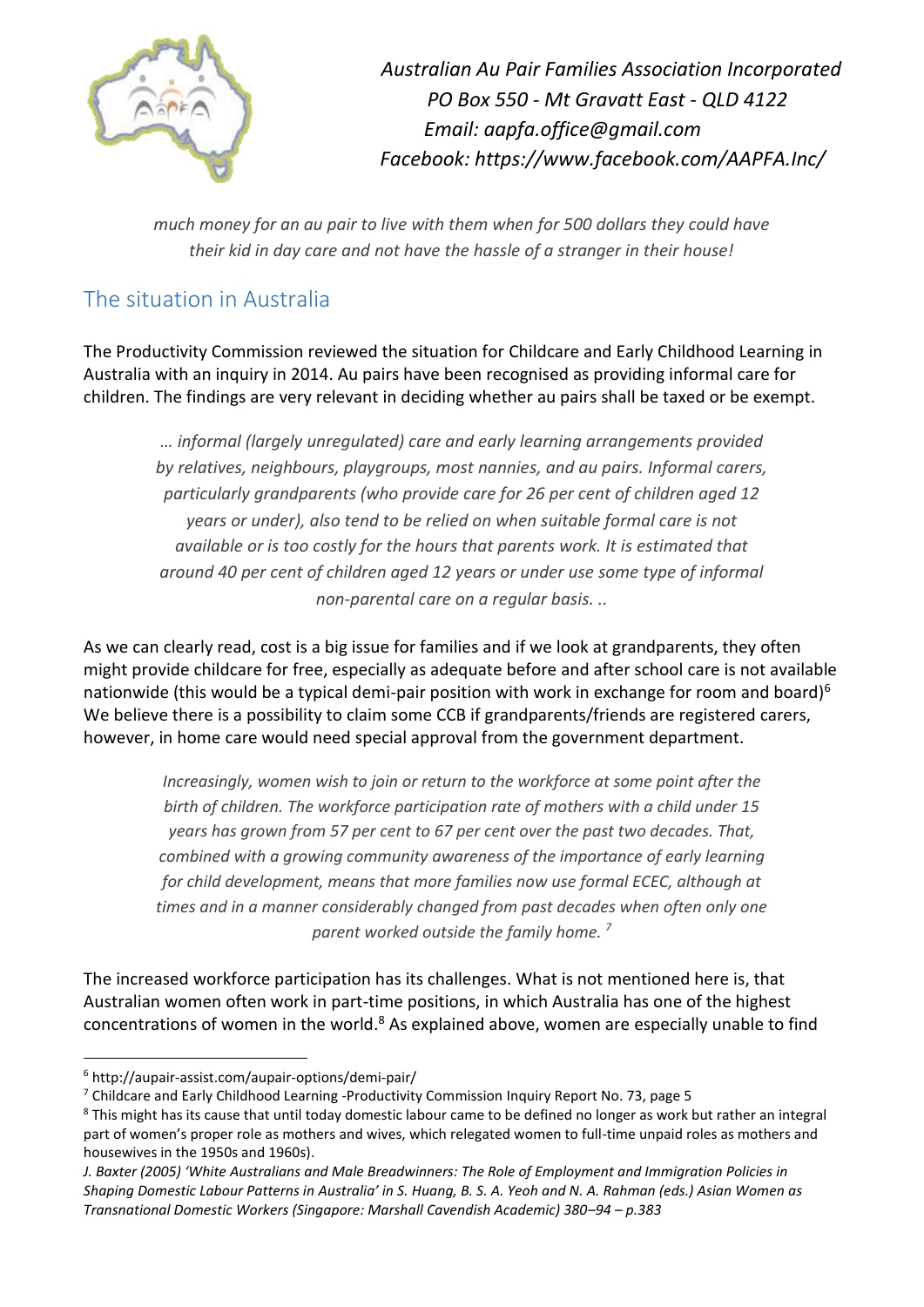

adequate and/or affordable after school care, confirmed by the Productivity Commission, to be able to seek full-time work, unless they have a support network. And it is illegal in most states to leave a child unattended at home. Affordability plays a huge role, especially for shift workers (penalty rates for night work) and sole parents (low income), even more so, as no reasonable government subsidies are available for in home care.

Australians are simply not available in the required numbers as live-in child carers as most would have their own accommodation and overnight stays are an inconvenience which needs to be reimbursed; the cultural exchange oviously has no value for Australians. Those who are available, might choose child care as a career and have or working towards relevant qualifications. A short placement with a family might benefit the Australian, but usually does not bring the stability into a family to rely on this. Australian host families don't need the carer to hold qualifications. They need someone with genuine love and care and enough maturity to look after a child.<sup>9</sup> As a matter of fact, some au pairs, who earned extra money in their home country with babysitting, have more experience than some host parents.

A recent development was the change by the Department of Immigration and Broder Protection to allow au pairs to stay longer with one family than 6 months.

*With effect from 21 July 2015, Working Holiday Maker visa holders … who have worked as an au pair for six months with one family and wish to continue working will be able to go through a simple, free, employment extension process. This will allow them to continue working for one family until their Working Holiday Maker visa expires, potentially allowing au pairs to work for 12 months with one family. <sup>10</sup>*

This decsision followed the recommendation 10.7 of the Productivity Commission Inquiry into Childcare and Early Learning on the role of au pairs. It is noticable that even tough another study into illegal work in Australia<sup>11</sup> from 2012, which was again confirmed in the draft report of the Productivity Commision<sup>12</sup> in 2014, confirmed that au pairs are actually undertaking work on a cashin-hand basis and are therefore regarded as illegal workers. This is a very confusion situation for host families, as they of course need access to childcare but don't want to do anything illegal. Therefore one can only assume that the cash-in-hand situation is acceptable in Australia as it is clearly supported by the DIABP who did not make the extended stay subject to the presentation of pay slips.

<sup>9</sup> Productivity Commission Report, p.9

<sup>10</sup> Letter from DIABP to one of our members on 17 July 2015

 $11$  The DIAC studie clearly refers to nannies (which would include au pairs) and also provides some case studies about how the illegal work is being perceived, which in case of "domestic chores, babysitting or nannying etc, are seen as a universal right of travellers enjoyed

all over the world." DIAC - Sociological Study of illegal work in Australia, p. 6

<sup>12</sup> Draft Report July 2014, p. 95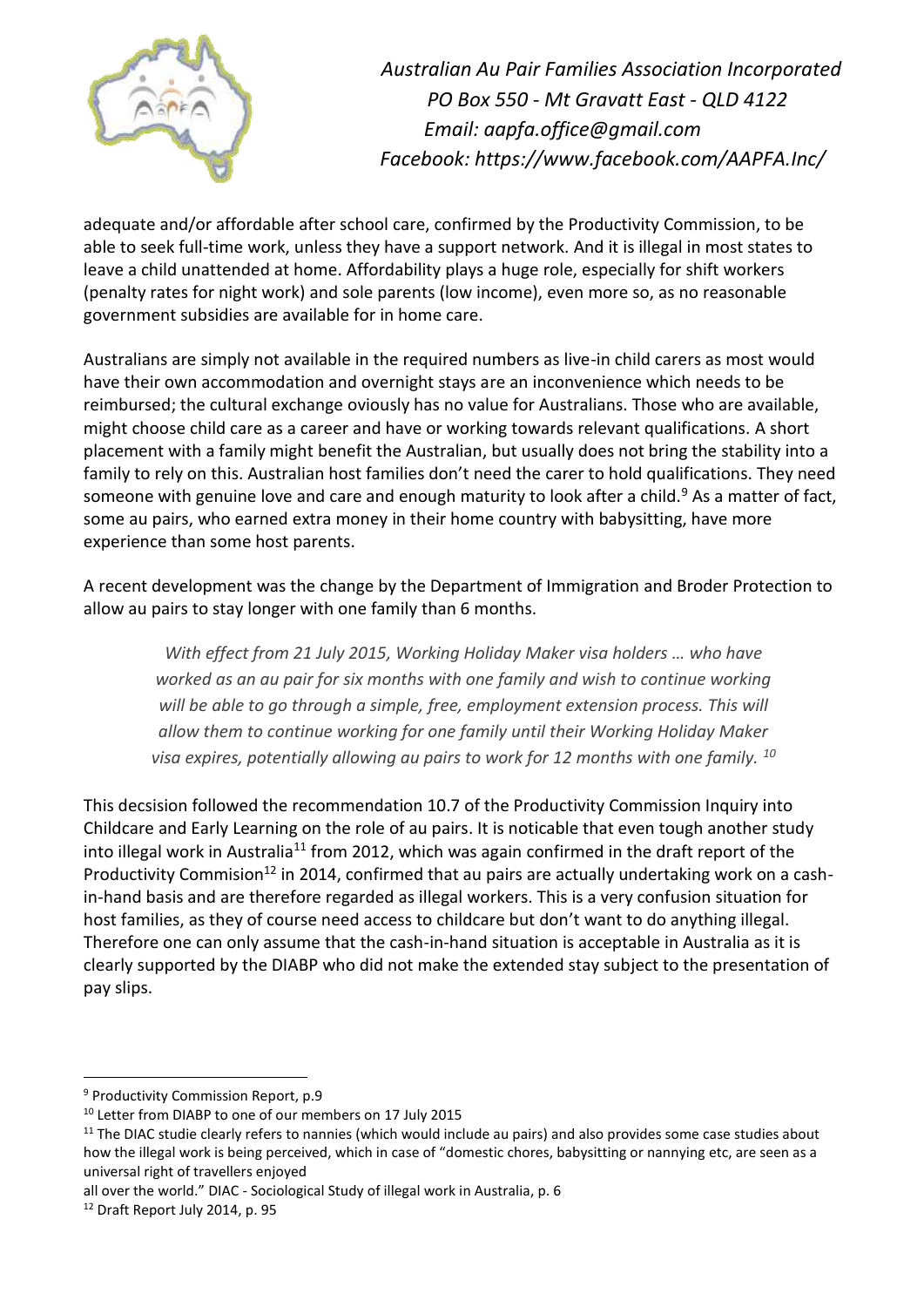

Au pair agencies were actually pushing for the 12 months extention. All agencies stipulate the pocket money a host family has to pay. They might claim in the fine print, they are only introducing au pairs to host families and that the parties are supposed to seek their own advice about tax obligations, however, it is not enforced to seek advice. This is all very well known by the different government departments and has basically been legitimised by the Department of Immigration and Border Protection.

The 12 months extention confirms the ongoing need and high demand for affordable and flexible childcare in Australia.

The big question is, whether host families can rely on doing the right thing paying cash to the au pair – regardless of hours actually work? $13$ 

### Remuneration and Tax for au pairs

Shall the income of an au pair be subject to income tax? We need to look at, how au pairs are reimbursed. As explained above, au pairs come with the **intention** to help out with child care in return for room, board, a small stipend and the opportunity for an **in-depths cultural exchange**.

Room and board for the au pair is provided by the host family in a way which they find suitable and fits into their lifestyle. The au pair in entitled to three nutritional daily meals of acceptable quality.

Au pairs also receive a stipend, which is simply called "pocket money" to allow the au pair to experience the Australian culture and the near surrounds, e.g. going to a cafe, the movies, meeting up with friends, sightseeing etc.

The remuneration mostly is dependent on the hours, but will be affected by the number of children to care for, where the family lives, their expectatons and how high the general demand is for au pairs.<sup>14</sup> Here is a guideline of what is reasonable in au pair arrangements, with expectations as described above:

Up to 20 hours room and board only (if au pair has other commitments/jobs) up to 20 hours \$80 - \$100 pocket money (if unable to find other income/no own comittments)<sup>15</sup> up to 30 hours \$120 - \$160 pocket money up to 35 hours \$160 - \$200 pocket money up to 40 hours \$200 - \$250 pocket money

<sup>&</sup>lt;sup>13</sup> See also below about [Protection of vulnerable workers](#page-8-0)

 $14$  Au pairs in countries with an au pair programme will receive a fixed amount as au pairs are not allowed to take up outside employment.

<sup>&</sup>lt;sup>15</sup> Some families need irregular hours or their location prevents the au pair of finding extra work.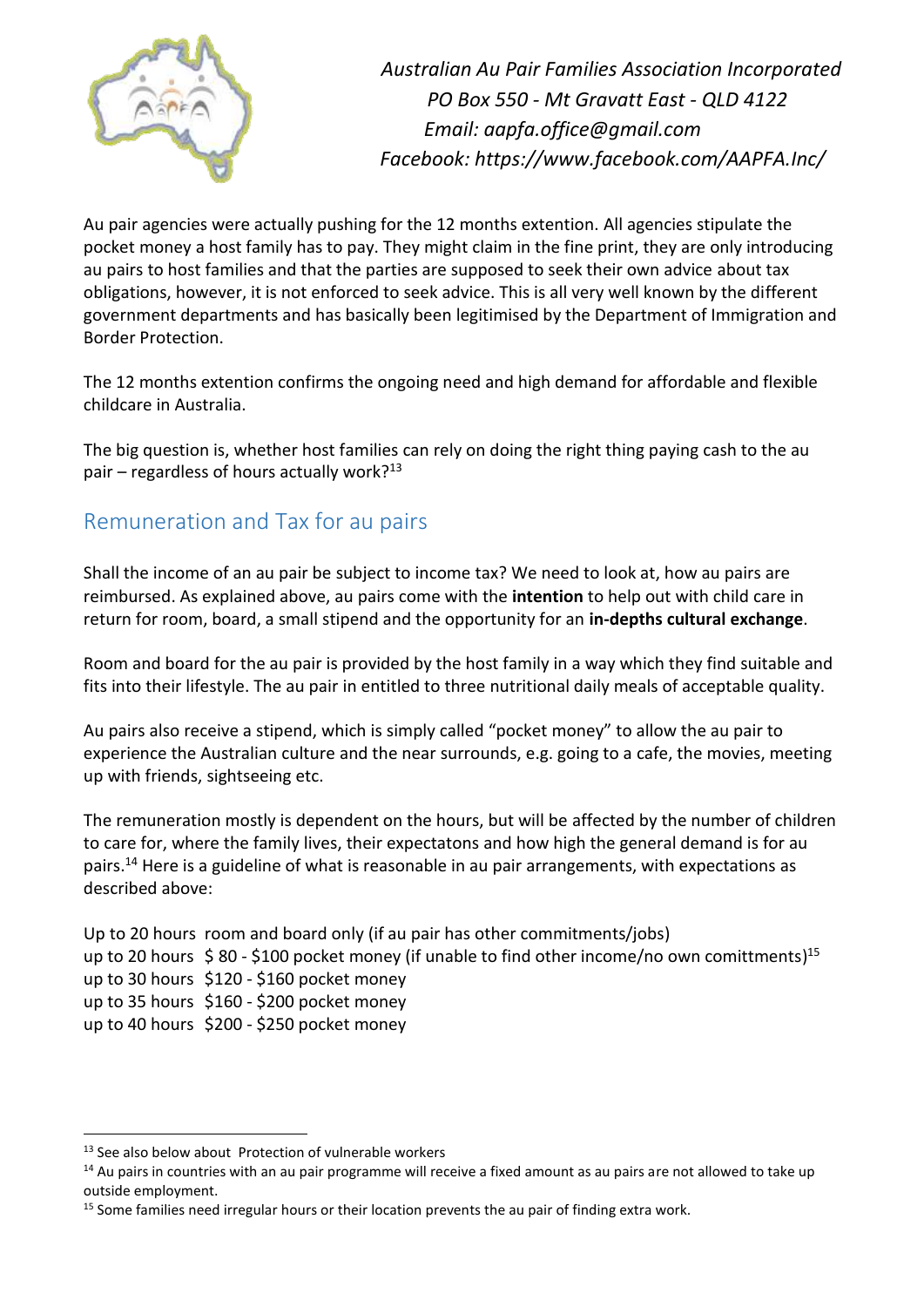

The ATO ruled that homestay rates as introduced by the  $AHN<sup>16</sup>$  are non-commercial and therefore don't constitute declarable income for host families. We have decided to use those prices for our calculation. Obviously accommodation cost in Bondi or Toowoomba would vary to quite a degree, however, this would make it very complicated, as well if real food costs need to be applied, especially for dietary requirements. Food choices are quite often also the discretion of the host parents (host mum) who provide the food items for the whole family. With the room and board package, the au pair cannot actively influence the cost and would have to accept that the expected help is reasonable compared to the value. And again: An au pair chooses the people she likes to live with and not the package. The approach to use the standard homestay rates therefore is justified.

Au pairs receive extras on top, like free internet access, often a phone plan/mobile phone for communication with the host parents, a car might be available for personal use, outings and vacation with the host family and all those other little things parents would provide for their own young adult relative.

Au pairs until now receive 'pocket money' from host families' tax free either in cash or via bank transfer. Families argue that the au pairs are treated like family members and it is only pocket money, the value of room, board and extras is not being considered (and as mentioned, au pairs don't have much of a choice but just accept, what is offered if they like the family). Although families could ask the ATO for a private ruling that in fact the au pair is working in a domestic arrangement and therefore the au pair income is exempt from income tax, nobody does this as it is perceived as being complicated and a negative ruling would create big problems for the family.

With an update of their website the ATO has also removed the only reference ever made about au pairs, which could be found in superannuation for domestic workers.<sup>17</sup> Unfortunately we were unable to find out the reason for removing the reference but believe that a decision must have been made to tolerate the current situation due to the lack of childcare options and maybe the special live-in situation and intention for such domestic help.

If au pairs were to be taxed as non-residents (backpacker tax), especially young au pair would still owe the family money after 35 hours of work, based on National Minimum Wages<sup>18</sup> as the below calculations show.

<sup>16</sup> http://students.homestaynetwork.org/pricing/

<sup>17</sup> https://www.ato.gov.au/Business/Super-for-employers/Working-out-if-you-have-to-pay-super/#DomesticWorkers

<sup>&</sup>lt;sup>18</sup> [https://www.fwc.gov.au/documents/documents/modern\\_awards/award/ma000104/default.htm](https://www.fwc.gov.au/documents/documents/modern_awards/award/ma000104/default.htm) - Level 2 applies after working 3 months with one employer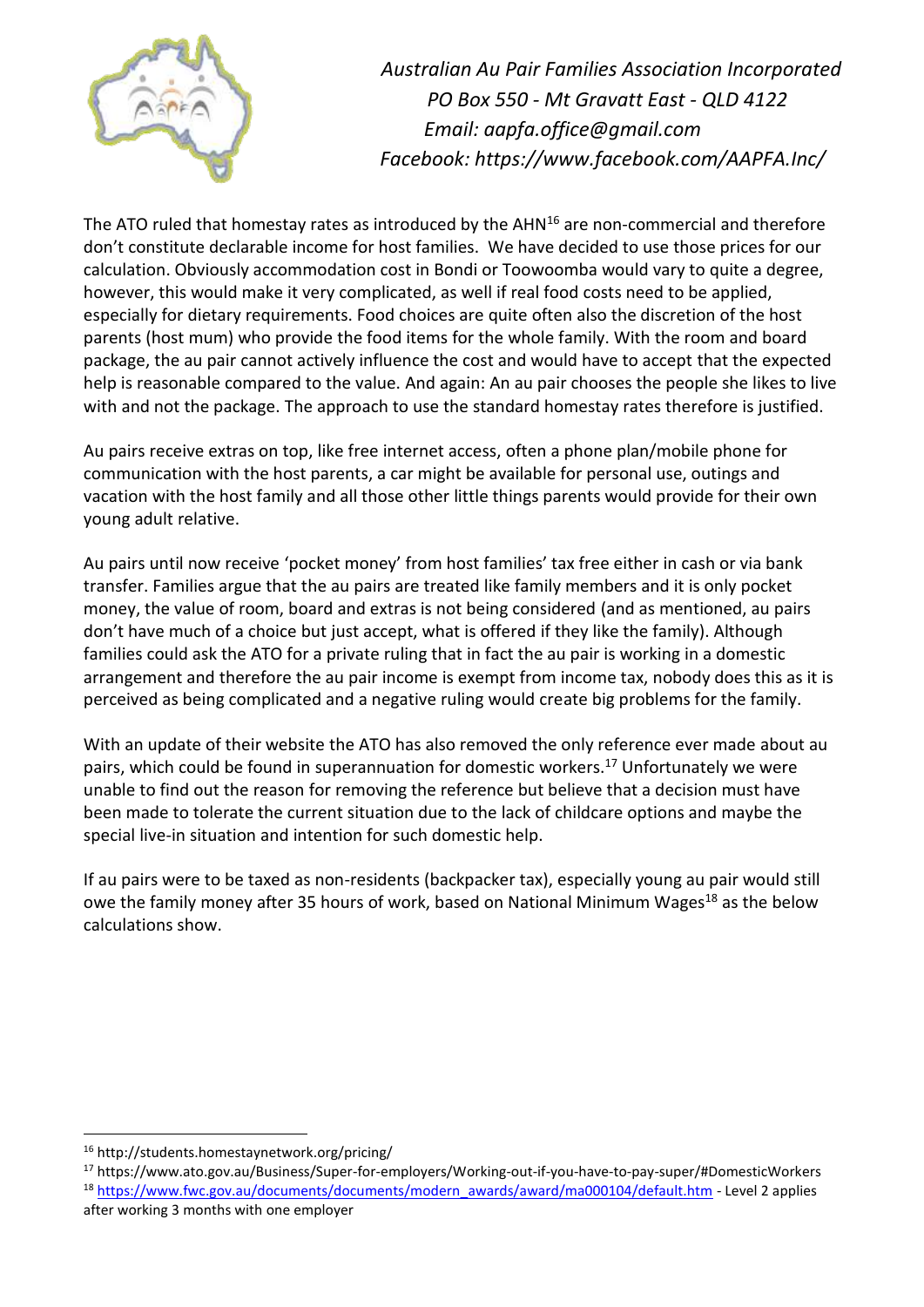

|         |             |    |                  |            | hours  | tax       |              | homestay    |        |               |                  |      |              |      |           |         |                    |                  | pocket<br>money |
|---------|-------------|----|------------------|------------|--------|-----------|--------------|-------------|--------|---------------|------------------|------|--------------|------|-----------|---------|--------------------|------------------|-----------------|
|         |             |    |                  | 35         |        | 32.5%     |              | Ś<br>290.00 |        |               |                  |      |              |      |           |         |                    | Ś.               | 200.00          |
|         |             |    |                  | before tax |        | after tax |              | less r & b  |        | super<br>9.5% | super tax<br>15% |      | admin<br>fee |      | super net |         | <b>DASP</b><br>38% | AP<br>Difference |                 |
| Level 1 | 18 year old | Ś. | 12.09            | \$         | 423.12 | \$        | $285.60 - $$ |             | 4.40   | \$40.20       | \$               | 6.03 | \$           | 5.00 |           | \$29.17 | \$18.08            | \$.              | 186.31          |
| Level 2 |             | Ś. | $12.92 \quad$ \$ |            | 452.04 | \$        | $305.13$ \$  |             | 15.13  | \$42.94       | Ŝ.               | 6.44 | Ś.           | 5.00 |           | \$31.50 | \$19.53            |                  | \$165.34        |
| Level 1 | 19 year old | Ś. | 14.60            | \$         | 511.09 | \$        | 344.98       | \$          | 54.98  | \$48.55       | Ŝ.               | 7.28 | Ŝ.           | 5.00 |           | \$36.27 | \$22.49            |                  | \$122.53        |
| Level 2 |             | Ś. | 15.60            | $\leq$     | 546.03 | \$        | 368.57 \$    |             | 78.57  | \$51.87       | Ŝ.               | 7.78 | \$           | 5.00 |           | \$39.09 | \$24.24            | Ŝ.               | 97.20           |
| Level 1 | 20 year old | Ś. | 17.29            | Ŝ.         | 605.25 | \$        | 408.54       | \$          | 118.54 | \$57.50       | \$               | 8.62 | \$.          | 5.00 |           | \$43.87 | \$27.20            | \$               | 54.25           |
| Level 2 |             | Ś. | 18.48            | -\$        | 646.63 | Ŝ.        | 436.47       | - \$        | 146.47 | \$61.43       | Ŝ.               | 9.21 | Ŝ.           | 5.00 |           |         | $$47.22$ $$29.27$  | \$               | 24.25           |
| Level 1 | 21 year old | Ś. | 17.70            | \$         | 619.50 | \$        | 418.16       | \$          | 128.16 | \$58.85       | \$               | 8.83 | Ŝ.           | 5.00 |           | \$45.02 | \$27.92            | Ś                | 43.92           |
| Level 2 |             | Ś. | $18.91 \quad $$  |            | 661.85 | Ŝ.        | 446.75       | \$          | 156.75 | \$62.88       | Ŝ.               | 9.43 | Š.           | 5.00 |           | 548.44  | \$30.04            | Ŝ.               | 13.22           |

The average age of au pairs is 19 years of age. Such au pair, who is on duty for 35 hours, would have \$54.98 or after three months \$78.57 spending money left. Even in the true spirit of providing a cultural exchange, this feels like exploitation … by the Australian government in this case. Another big take is on the superannuation with 47% due to the DASP of another 38%. Au pairs and other young travellers are not even entitled to a concession card for public transport, as the international student card is not accepted in most councils.<sup>19</sup>

Assuming that an au pair receives \$200 for 35 hours, it is clearly visible that even a 21 year old in Level 2 would still be \$13.22 better off under the current system. Host families are known as being generous to their au pairs, providing treats, outings, some toiletries etc. and the usual free internet plus contribution to a mobile phone plan. They simply want them to be happy and have an enjoyable experience with the children.

Host families are not a profitable entity, profit is not their intention, but rather make ends meet after once income got lost due to the decision of having children. Host families are not employers either as they rarely have the required qualification or training. We hope that it is not needed to burden genuine host families with the need for a PAYG withholding number. As the above example shows, they would have to stop hosting as au pairs would not work for such a low amount.

## Cost to society

 $\overline{a}$ 

If the au pair option is being taken away from host families, the cost for society will be immense. It can be expected that women will be the ones being hit the hardest and being 'degraded'<sup>20</sup> again to full-time unpaid roles as mothers and housewives. Single mothers would have to rely on social security benefit payments.

<sup>&</sup>lt;sup>19</sup> A return trip to Brisbane city over 3 zones cost close to \$10 for example.

<sup>&</sup>lt;sup>20</sup> Degraded is meant in a way that it is unpaid and undervalued work and the work-live balance choice is taken away.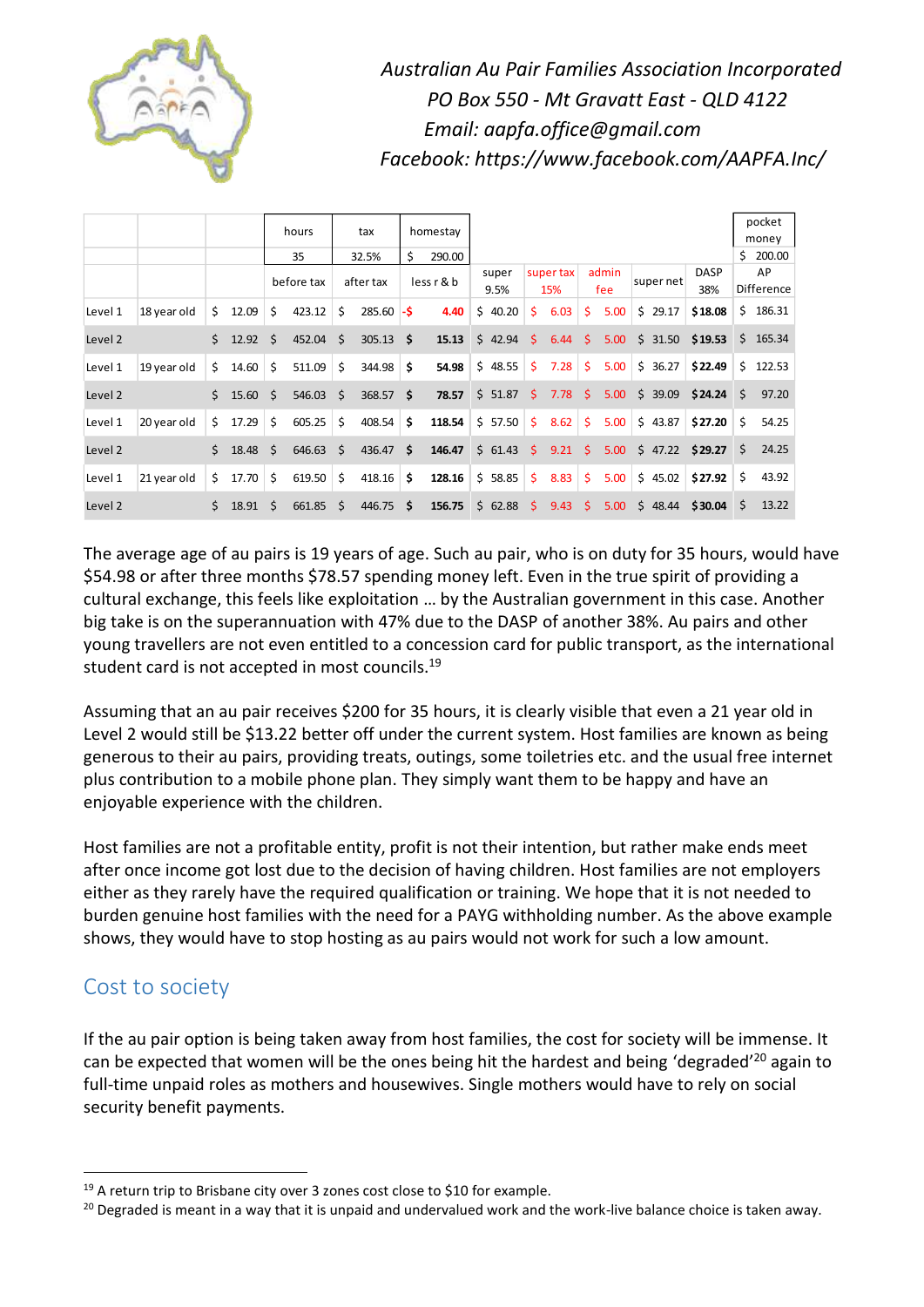

Families will suffer as the children might be exposed to the frustration of losing an income and work-life balance of one (or the only) parent. Relationships suffer under financial pressure, which always has an effect on the children and the prospects for families to secure their retirement with owning their own home will diminish, or providing good schooling for the children becomes unaffordable. Not having a second set of helping hands around, bears a higher risk of burn out and depression in mothers.<sup>21</sup> Host parents also enjoy a regular date night when having an au pair around, which is beneficial for their relationship.

A mother staying at home will ultimately face a career break from which most never really recover. Obviously the lack of equality in the Australian labour market plays a big part, which is even more a reason to keep women in employment if they wish to do so and Australia does not lose their highly qualified work force.

Women will end up being financially dependent on their husbands, which might lead to women staying in relationships just for financial reasons. Domestic violence quite often happens in strongly dependent relationships.

Women will retire on very little money due to the inability to invest into their own superannuation fund. I believe there is research about poverty in female retirees.

A substantial number of au pairs would choose other countries, where they would have the certainty of having a decent amount of spending money in return for their assistance.<sup>22</sup> An estimate given to the productivity commission was that in 2013 around  $10.000^{23}$  au pairs came to Australia and the number is climbing. <sup>24</sup> Australia's tourism industry will be affected as all au pairs are travelling after finishing up with a family. We should also see that the money au pairs get for their help will be spend in Australia.

Some might choose not to be an au pair assuming they could live much cheaper in a backpacker hostel, sharing the room with 5-7 other strangers and surviving on \$2 noodles<sup>25</sup> and finding some other "cash" work. Because with the backpacker tax of 32.5 % it can be expected that most backpacker jobs will end up being cash in hand unless pay slips are needed for the 2<sup>nd</sup> year visa.

 $21$  It would be beneficial to conduct a study to see the benefits of having an au pair to avoid the 'baby blues' postnatal depression in new mothers especially with young children to care for, multiple birth families, special needs children etc.  $22$  A lot of European countries and the US have specific visas for au pairs. Au pairs usually come to learn the language of that country where they have to attend language courses as a visa condition. Although au pairs like to improve their English, not many attend language courses, also due the cost. Au Pairs usually cannot work outside the host family home and for the US, breach of this visa condition might lead to deportation. Therefore the stipend for au pairs is highly regulated and mostly tax free. In some countries host families can claim the cost for an au pair as childcare cost at a rate of 50% of the whole package. (Internet research)

<sup>&</sup>lt;sup>23</sup> Productivity Commission, draft report, p.95

<sup>&</sup>lt;sup>24</sup> Au Pairs are coming from industrialised countries. The majority of au pairs is from the UK, Germany and France. Their livelihood does not depend on the work they are doing and also they have no dependants in Australia or back home who rely on the income being generated in Australia.

<sup>&</sup>lt;sup>25</sup> Hostels in the inner cities however might charge \$30 per night, which brings the cost up.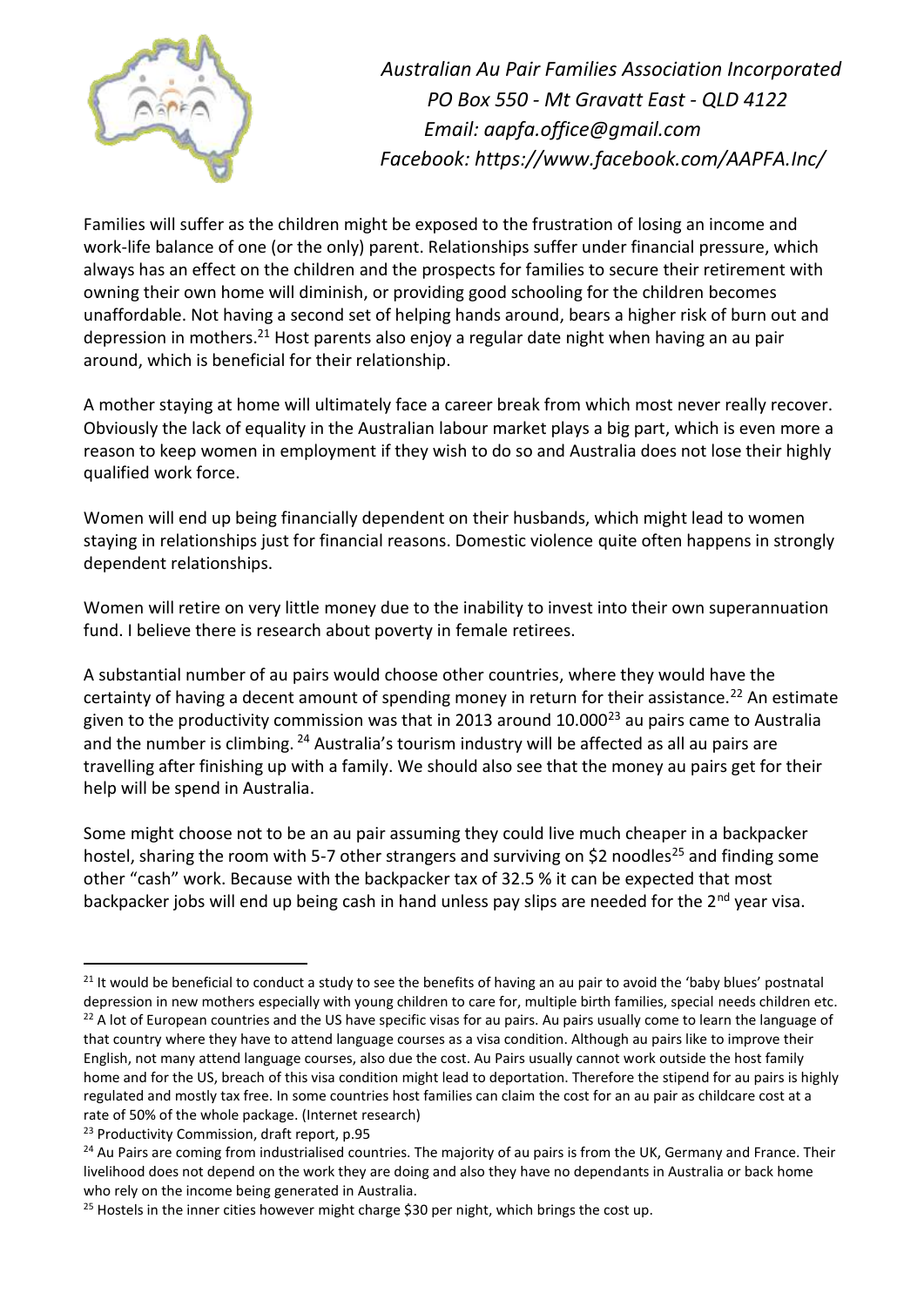

With this we would also make a strong point to allow au pairs to apply for the 2<sup>nd</sup> working holiday visa after working in the specified postcode areas. It is important though to ensure that au pairs are being treated fairly and not 'hold out' just for the visa sign off. Families living in those areas find it quite hard to attract au pairs and always state that formal childcare options are very limited if at all available. We can confidently assume that these families would appreciate having access to au pairs, even if it is only for those required 3 months. The first step of allowing au pairs to stay with one family up to 12 months is a step in the right direction, however, they might not choose a regional family if no other incentives are provided.

#### <span id="page-8-0"></span>Protection of vulnerable workers

Although au pair families and au pairs might sign some form of agreement<sup>26</sup>, it usually is not an employment contract. The agreements are hardly ever legally binding contracts as in fact they are not enforceable. This is simply due to the nature of au pairs living-in with their host family. If the relationship between the host family and the au pair does not work out, the au pair can simply pack up and leave. Au Pairs leave families for all sorts of reasons, some even invented reasons and quite often no notice is given, which creates problems for the host family.

The visa condition for working holiday travelers clearly recommends funds of \$5000 on entry to Australia, after the cost for flight and health insurance are covered. This requirement gets casually ignored by a lot of travelers. If they don't have the money, they ask relatives to transfer the money into their bank account, print a statement and then transfer the money back. It is unfortunately at times a self-inflicted vulnerability of au pairs who did not prepare well financially. If the government would put a little more emphasis on the financial requirement, au pairs who feel exploited will have the financial means to leave and stay in a hostel.

Australia has also a large network of host families who are available to help an au pair in distress. As stated above, au pairs are being treated as members of the family and most host families feel for a young adult, who is often the first time away from home. This network is easily accessible through social media as a simple message to any admin of a host family group will lead to action.

Au pairs need to know where they will receive help. The police is unable to investigate poor work conditions. Fair Work only looks at the pay rates but the process also takes quite some time. Au pair agencies will hopefully assist (not all of them do unfortunately). Au pairs in a self-matched arrangement are basically on their own, even more so, if they are living remotely<sup>27</sup>.

Grossly underpaid au pairs have taken their host families to Fair Work and as far as AAPFA is aware those were cases where the "au pair" in fact was a live-in carer with duties and hours exceeding what can be reasonably be expected from a genuine au pair.

 $\overline{a}$ <sup>26</sup> AAPFA suggests to use the international recognised agreement from the IAPA https://www.iapa.org/wp-

content/uploads/sites/7/2015/06/Code-of-Conduct-au-pairs-and-host-families.pdf

 $27$  See the episode of "Insight – Fair Work Fair Pay on SBS"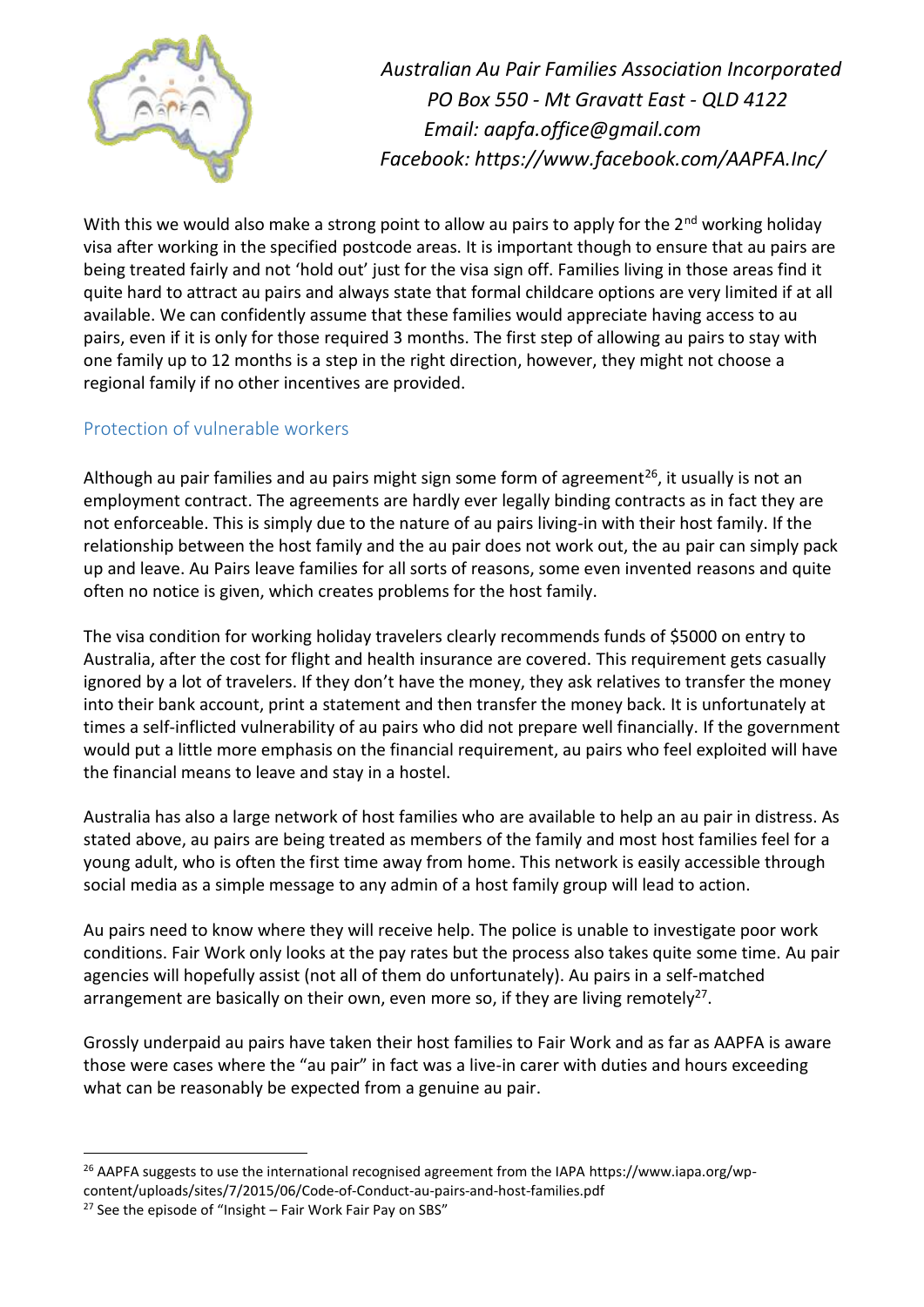

The difficulty for au pairs is, that host families can simply withhold pay from an au pair. This might happen for a reason, e.g. a car accident, sometimes because the family is not happy with the performance or the au pair leaves earlier than agreed and the family needs more expensive formal childcare. The au pair has the decision to make whether it is worth pursuing her entitlement or let it go and move on, enjoying what Australia has to offer.

We know of a Fair Work case where an au pair has claimed every minute she spend with the children or the family as having worked/being on duty, even if she asked the host parents if she can join them grocery shopping.

Excessive hours are being reported on a regular basis, regardless whether adequately reimbursed or not and au pairs suffer from burn out. Some simply pack up and leave as they can't cope.

We simply cannot forget that families are also vulnerable as they rely on the comittment of the au pair to make a living and this is just as well a guarantee that host families make a great effort to keep the au pair happy. Of course if the expectations are unreasonable, families would bear the consequences.

We, as AAPFA, are working on a service to offer registration to all self-matched au pairs and host families and this will be extended to au pair agencies. Au pairs and host families would have access to a fast acting body for information, training and mediation. Those families, who proofed to be unfit hosts, will simply be banned from registering. The same would also apply to an au pair, for example if the au pair proofed to be a risk for the children.<sup>28</sup>

Host families would have to fulfill the requirments that they actually need care for at least one child aged 12 or under, none of the adults has a criminal record and of course follow a code of conduct to provide a cultural exchange, where family integration is essential.

If this system can be supported by the government in the same way as the AHN is being supported, au pairs and host families will be well informed about the hosting standards and it will also be possible to make insurance available and compulsory for host families and au pairs. This selfregulated system would be finance by host families and au pairs and therefore would have no cost to the government.

Registered host families would come under a (to be negotiated) class ruling with the ATO for au pairs being classifed working in a domestic arrangment, which is tax excempt. Therefore the status quo can be legalised as otherwise we would expect that families would continue with how they operate with the only change to pay real cash and not bank transfers and might not nominate an au pair on their car insurance.

<sup>&</sup>lt;sup>28</sup> The au pair would still be able to seek other employment.